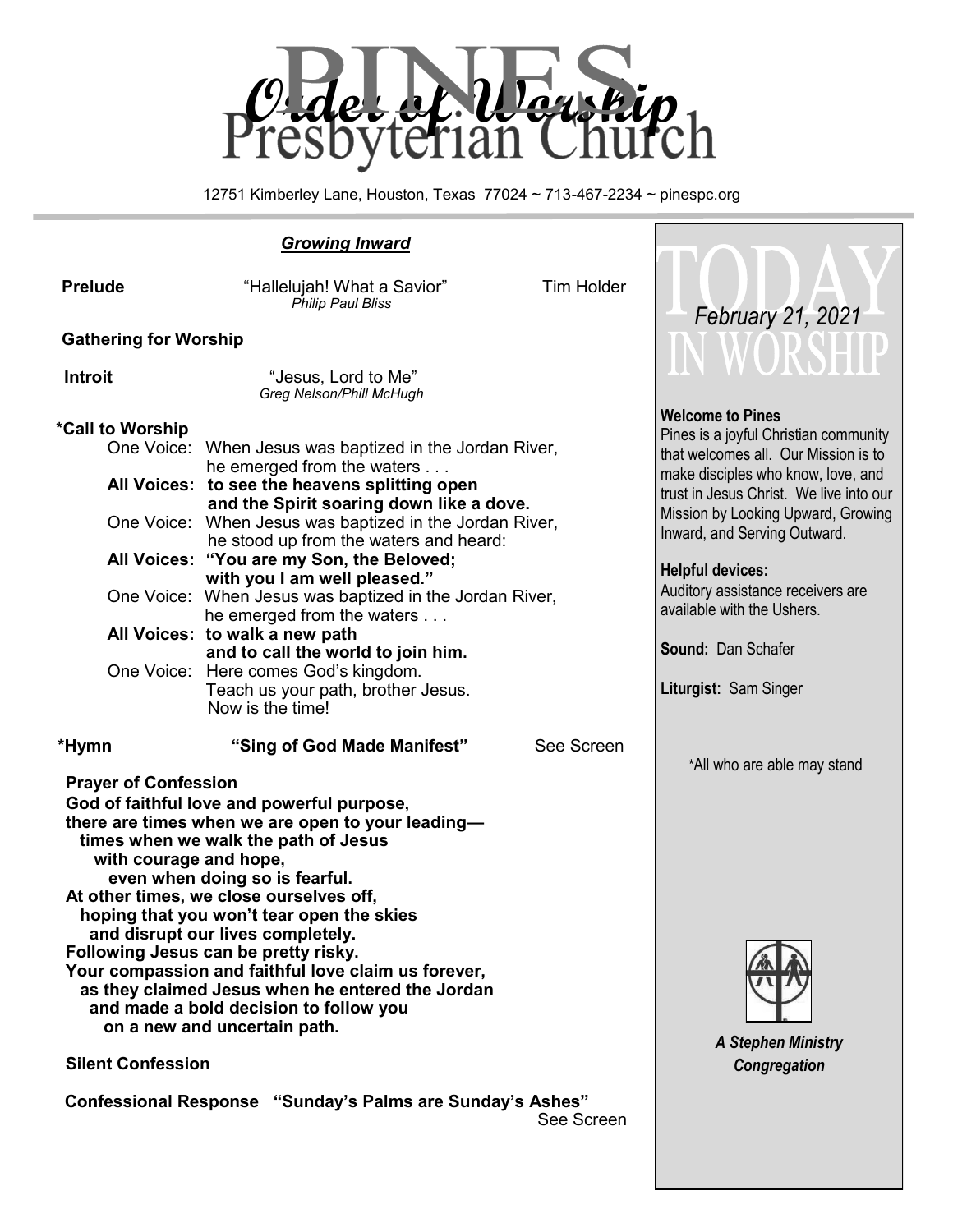| <b>Assurance of Grace</b>                                                                                                                                                                                                                                                            |                                                                                                                                                                                                                                                                                                                                                                                                 |                | <b>Pray for the People of Pines</b>                                                                                                                                                                                                                                                                                                                                                             |                                                                                                                       |  |
|--------------------------------------------------------------------------------------------------------------------------------------------------------------------------------------------------------------------------------------------------------------------------------------|-------------------------------------------------------------------------------------------------------------------------------------------------------------------------------------------------------------------------------------------------------------------------------------------------------------------------------------------------------------------------------------------------|----------------|-------------------------------------------------------------------------------------------------------------------------------------------------------------------------------------------------------------------------------------------------------------------------------------------------------------------------------------------------------------------------------------------------|-----------------------------------------------------------------------------------------------------------------------|--|
| <b>Children's Message</b>                                                                                                                                                                                                                                                            | One Voice: Yes, God's compassion and love are forever!<br>What God said of Jesus at his baptism,<br>God says to us today:<br>All Voices: You are my dearly loved children,<br>whom I love deeply.<br>God forgives us and loves us dearly,<br>now and forevermore.<br><b>Thanks be to God!</b>                                                                                                   |                | Gloria Anderson<br>Norma Bender<br>Jean Breitenwischer<br><b>Barbara Caffall</b><br>Carolyn Craig<br>Karen MacAllister<br>Morriss Partee<br>Barbara Youngflesh                                                                                                                                                                                                                                  | Georgette Person<br>Nancy Robinson<br>Susan Schroeder<br>Virginia Smith<br>Bob Symon<br>Nancy Watler<br>Darlene Wendt |  |
|                                                                                                                                                                                                                                                                                      | Jesus Loves Me! This I know, For the Bible tells me so;                                                                                                                                                                                                                                                                                                                                         |                |                                                                                                                                                                                                                                                                                                                                                                                                 |                                                                                                                       |  |
| Little ones to Him belong; They are weak, but he is strong.<br>Yes, Jesus loves me! Yes, Jesus loves me!<br>Yes, Jesus loves me! The Bible tells me so.                                                                                                                              |                                                                                                                                                                                                                                                                                                                                                                                                 |                | <b>Pray for Friends in Mission</b><br>Joy Kreider                                                                                                                                                                                                                                                                                                                                               |                                                                                                                       |  |
|                                                                                                                                                                                                                                                                                      | <b>Looking Upward</b>                                                                                                                                                                                                                                                                                                                                                                           |                | Ken and Judy McDyer                                                                                                                                                                                                                                                                                                                                                                             |                                                                                                                       |  |
| <b>First Reading</b>                                                                                                                                                                                                                                                                 |                                                                                                                                                                                                                                                                                                                                                                                                 | Genesis 9:8-17 | <b>Pray for Pines Members</b><br>in the Military<br>Olivia Williams (Army)<br>Noah Youngflesh (Air Force)                                                                                                                                                                                                                                                                                       |                                                                                                                       |  |
| <b>Anthem</b>                                                                                                                                                                                                                                                                        | "Lamb of Glory"<br>Greg Nelson/Gary MacSpadden                                                                                                                                                                                                                                                                                                                                                  |                |                                                                                                                                                                                                                                                                                                                                                                                                 |                                                                                                                       |  |
| <b>Second Reading</b>                                                                                                                                                                                                                                                                |                                                                                                                                                                                                                                                                                                                                                                                                 | Mark 1:9-15    |                                                                                                                                                                                                                                                                                                                                                                                                 |                                                                                                                       |  |
| <b>Sermon</b>                                                                                                                                                                                                                                                                        | "The Challenge Ahead"                                                                                                                                                                                                                                                                                                                                                                           | Rev. Andy Gans |                                                                                                                                                                                                                                                                                                                                                                                                 |                                                                                                                       |  |
| *Hymn                                                                                                                                                                                                                                                                                | "In the Bulb There is a Flower"                                                                                                                                                                                                                                                                                                                                                                 | See Screen     |                                                                                                                                                                                                                                                                                                                                                                                                 |                                                                                                                       |  |
|                                                                                                                                                                                                                                                                                      | <b>Serving Outward</b>                                                                                                                                                                                                                                                                                                                                                                          |                |                                                                                                                                                                                                                                                                                                                                                                                                 |                                                                                                                       |  |
| *Saying What We Believe (United Church of Canada)                                                                                                                                                                                                                                    |                                                                                                                                                                                                                                                                                                                                                                                                 |                |                                                                                                                                                                                                                                                                                                                                                                                                 |                                                                                                                       |  |
| We are not alone, we live in God's world.<br>We believe in God:<br>who has created and is creating,<br>who has come in Jesus, the Word made flesh,<br>to reconcile and make new,<br>who works in us and others by the Spirit.<br>We trust in God.<br>We are called to be the church: |                                                                                                                                                                                                                                                                                                                                                                                                 |                |                                                                                                                                                                                                                                                                                                                                                                                                 |                                                                                                                       |  |
| We are not alone.<br><b>Thanks be to God. Amen</b><br><i><b>*Gloria Patri</b></i>                                                                                                                                                                                                    | to celebrate God's presence,<br>to love and serve others,<br>to seek justice and resist evil,<br>to proclaim Jesus, crucified and risen,<br>our judge and our hope.<br>In life, in death, in life beyond death,<br>God is with us.<br>Glory be to the Father, and to the Son, and to the Holy Ghost;<br>As it was in the beginning, is now and ever shall be, world without end.<br>Amen. Amen. |                | The Lord's Prayer<br>Our Father, who art in heaven,<br>hallowed be thy name. Thy<br>kingdom come, thy will be done, on<br>earth as it is in heaven. Give us this<br>day our daily bread; and forgive us<br>our debts, as we forgive our<br>debtors; and lead us not into<br>temptation, but deliver us from evil.<br>For thine is the kingdom and the<br>power and the glory, forever.<br>Amen. |                                                                                                                       |  |

 $\overline{\phantom{a}}$  ,  $\overline{\phantom{a}}$  ,  $\overline{\phantom{a}}$  ,  $\overline{\phantom{a}}$  ,  $\overline{\phantom{a}}$  ,  $\overline{\phantom{a}}$  ,  $\overline{\phantom{a}}$  ,  $\overline{\phantom{a}}$  ,  $\overline{\phantom{a}}$  ,  $\overline{\phantom{a}}$  ,  $\overline{\phantom{a}}$  ,  $\overline{\phantom{a}}$  ,  $\overline{\phantom{a}}$  ,  $\overline{\phantom{a}}$  ,  $\overline{\phantom{a}}$  ,  $\overline{\phantom{a}}$ 

 **Prayers of the People and the Lord's Prayer** 

 **Hymn "Come, Thou Fount of Every Blessing"** See Screen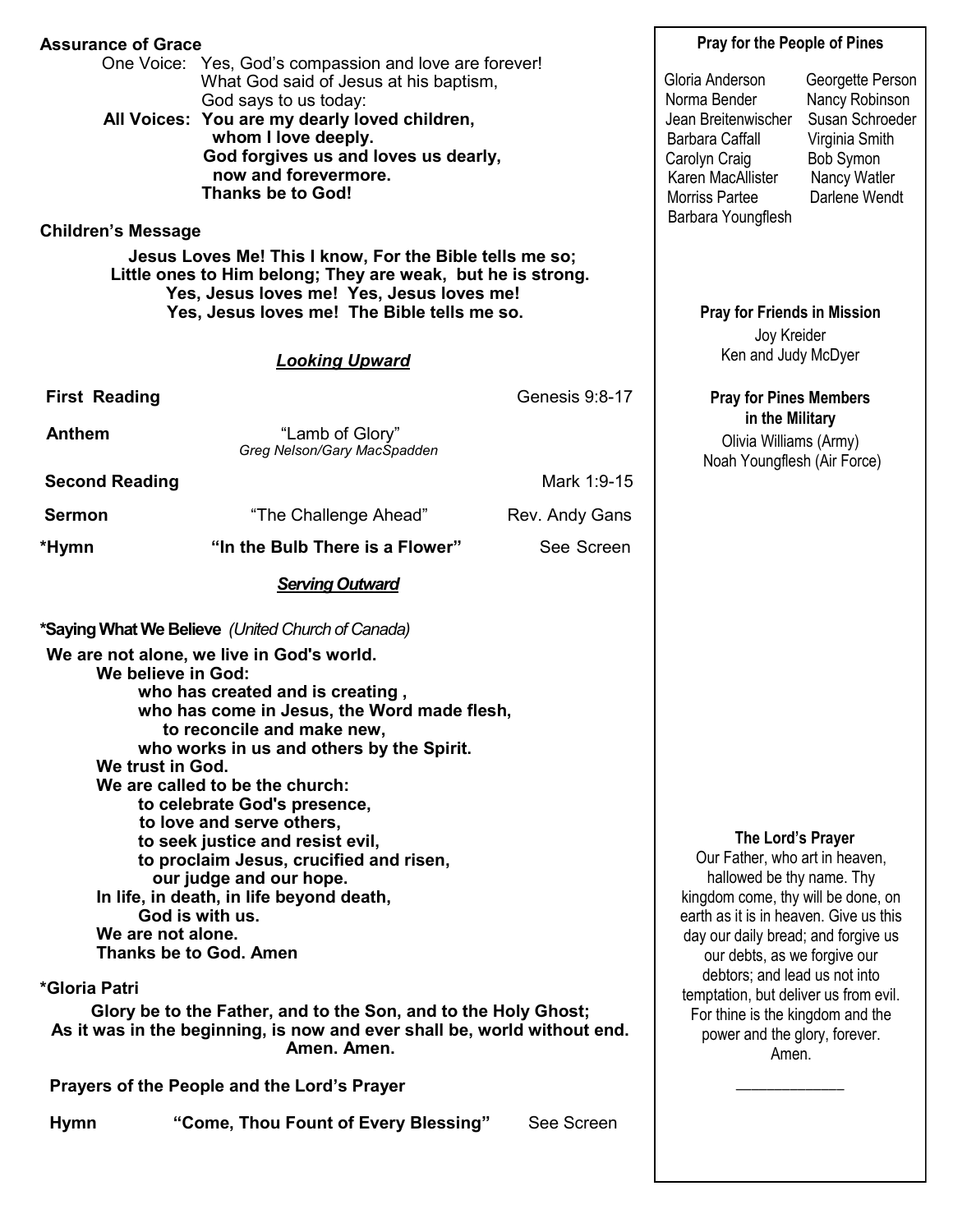### **\*Charge and Benediction**

### **Benediction Response "Shalom, Chaverim!"** See Screen

**\*Sending Out The Light of Christ**

**\*Postlude "'Tis So Sweet To Trust in Jesus"** *William J. Kirkpatrick*

Words printed by permission CCLI 998238

 Portions of our liturgy are from The Abingdon Worship Annual 2020 Copyright © 2019 by Abingdon Press. Used by permission.

# *Calendar for the Week of February 21, 2021*

| Today     | p.m.         | 5:00<br>8:00                                  | In-Car-Nation Worship Back Parking Lot                                                                                                        |
|-----------|--------------|-----------------------------------------------|-----------------------------------------------------------------------------------------------------------------------------------------------|
| Monday    | a.m.<br>p.m. | 10:00<br>6:30                                 |                                                                                                                                               |
| Tuesday   | a.m.         | 7:00                                          | Men's Bible Study(Meet by Zoom)                                                                                                               |
| Wednesday | a.m.<br>p.m. | 11:00<br>8:00                                 |                                                                                                                                               |
| Thursday  | p.m.         | 1:00                                          |                                                                                                                                               |
| Friday    | a.m./p.m     |                                               |                                                                                                                                               |
| Saturday  | a.m./p.m.    |                                               |                                                                                                                                               |
| Sunday    | a.m          | 9:00<br>9:00<br>9:15<br>9:15<br>9:15<br>10:45 | Adult Sunday School  Fellowship Hall<br>Youth Sunday SchoolHigh School Room<br>Worship ServiceSanctuary/Live Streaming on Web<br>and Facebook |
|           | p.m.<br>p.m. | 5:00<br>8:00                                  | In-Car-Nation WorshipBack Parking Lot                                                                                                         |



**Instagram.com/pineshouston**

**Get the latest announcements and reminders right before events happen. Find us here: https://twitter.com/HoustonPines.** 

 **Find us on Facebook www.facebook.comPinesPresbyterian Church-1425251917704955/**

 **The newsletter is available in the Narthex for those unable to access it online.**

### **SERMON NOTES**